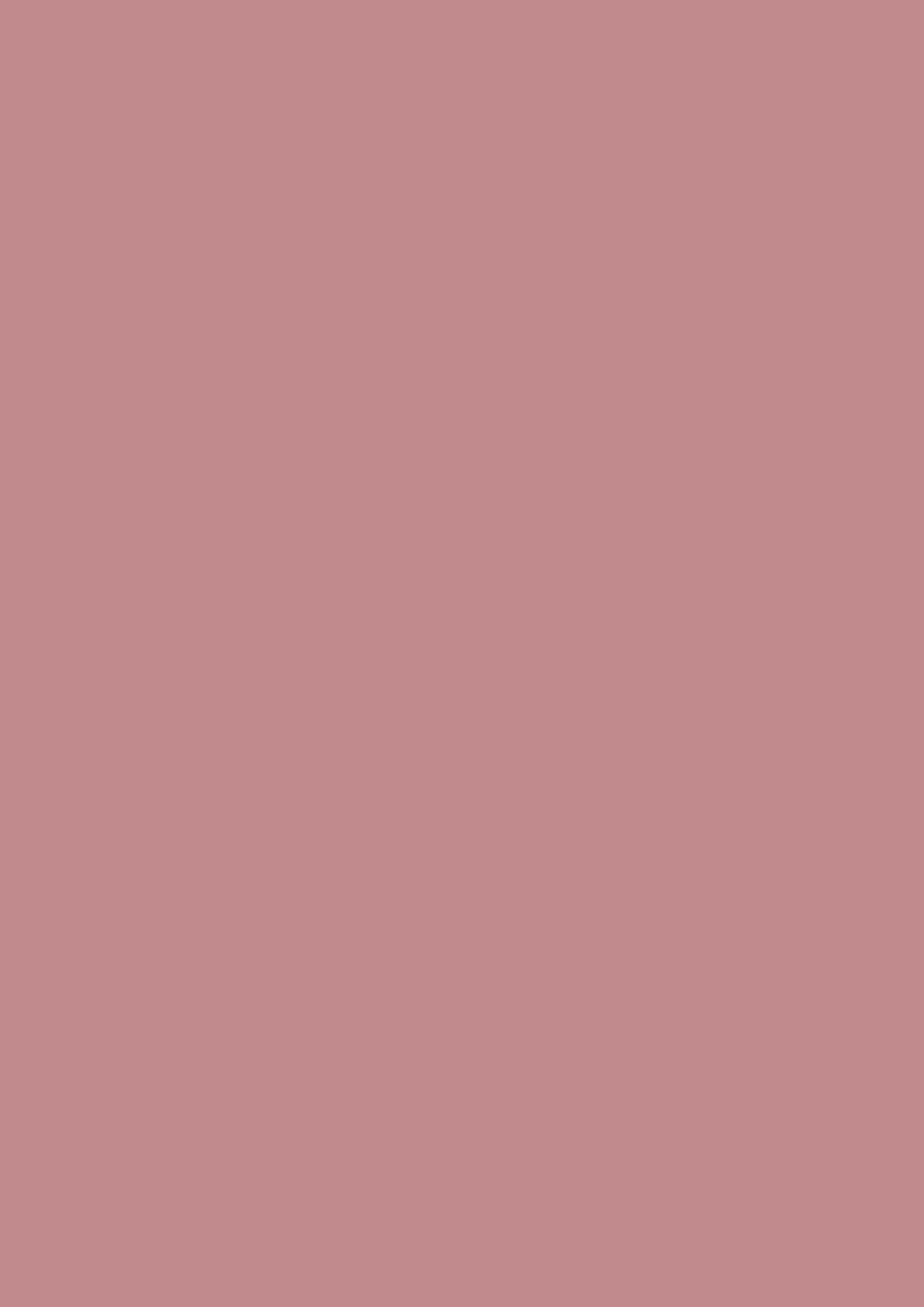This chapter reviews developments in systemic financial vulnerabilities since the onset of the COVID-19 crisis and assesses the measures introduced by the prudential authorities aimed at stimulating the flow of credit to real activity and shoring up bank solvency. First, the effects of the pandemic on various systemic risk indicators are assessed, focusing particularly on those used by the Banco de España in its decisions regarding the countercyclical capital buffer (CCyB). The chapter goes on to review the measures adopted to date by prudential supervisors and assesses, from a normative standpoint, the pros and cons of implementing certain additional measures. These measures may be activated should the risks identified materialise or if the deterioration of the financial system proves more marked than expected.

# 3.1 Analysis of financial vulnerability indicators and their relevance in the environment generated by COVID-19

The outbreak of the COVID-19 pandemic initially gave rise to heightened stress in the financial markets. These tensions have diminished considerably following intervention by economic and, in particular, monetary authorities. The systemic risk indicator (SRI) accurately reflects these changes in systemic stress in the financial markets (see Chart 3.1). This is a composite indicator comprising information on the four most representative segments of the financial markets (monetary markets, government debt, equity and financial intermediaries). The indicator is designed such that its value increases when tensions occur simultaneously in these four segments, thus ensuring that the SRI effectively identifies systemic tensions that affect them all.

The indicator rose sharply between February and May 2020, coinciding with the increase in volatility in the financial markets associated with the COVID-19 outbreak. This drove the indicator above the levels observed in 2016 H2 following the Brexit referendum. In fact, during the spring of 2020 the SRI rose at a similar pace to that witnessed at the onset of the 2008 global financial crisis. Since May, the indicator has shown a steady improvement which continues to this day. This improvement has coincided, inter alia, with the measures adopted by the various authorities to mitigate the effects of the pandemic. Nonetheless, the SRI remains at higher levels than those seen prior to the outbreak of the pandemic.

Moreover, the onset of the COVID-19 crisis has caused some leading indicators of systemic vulnerabilities to send equivocal signals. These indicators have responded to the stimulus policies implemented and the sharp impact of the shock to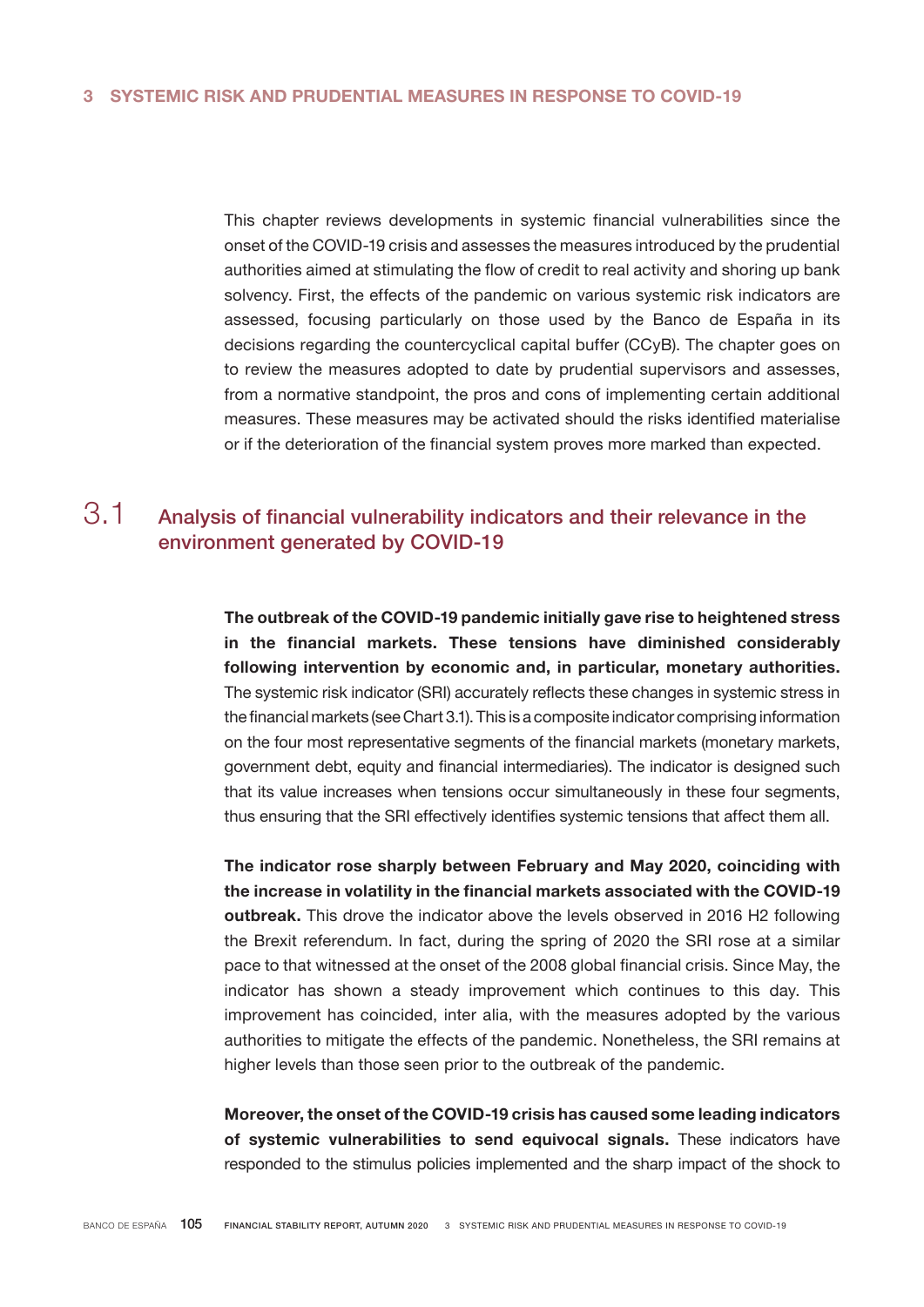### Chart 3.1

## SYSTEMIC RISK IN THE SPANISH FINANCIAL SYSTEM GRADUALLY DECLINED BETWEEN LATE APRIL AND LATE SEPTEMBER, BUT REMAINS SOMEWHAT ABOVE PRE-CRISIS LEVELS (a)

The systemic risk indicator (SRI), which rose sharply at the onset of the COVID-19 pandemic, showed a gradual decline in levels of tension from late April onwards. Since late September the level of stress in the financial markets has held relatively stable, albeit at values somewhat higher than those observed prior to the outbreak of the pandemic.



SOURCES: Datastream and Banco de España.

a The systemic risk indicator (SRI) aggregates 12 individual indicators of stress (volatilities, interest rate spreads, maximum historical losses, etc.) from different segments of the Spanish financial system (markets for money, government debt, equity and financial intermediaries). In calculating the SRI, the effect of cross-correlations is taken into account, whereby the SRI registers higher values if the correlation between the four markets is high, in particular where there is a high level of stress in the four markets at the same time. By contrast, the value is lower where there is less or negative correlation (i.e. situations in which the level of stress is high in some markets and low in others). For a detailed explanation of this indicator, see Box 1.1 of the Banco de España's May 2013 Financial Stability Report.

> activity, rather than to any new financial imbalances that could be addressed by activating countercyclical macroprudential tools. This has been the case for the adjusted credit-to-GDP gap, which is one of the main indicators guiding activation of the CCyB during expansionary phases of the credit cycle (see Chart 3.2). In the years leading up to the outbreak of the pandemic, the credit-to-GDP gap held constantly well below 2 pp, the threshold above which the credit-to-GDP gap is taken to signal imbalances. However, the current crisis has given rise to the paradox of this indicator surpassing the alert threshold in June 2020. This sharp increase in the credit-to-GDP gap should not be interpreted as a systemic warning requiring the activation of the CCyB. On the contrary, it simply demonstrates that this indicator is intended for expansionary phases of the credit cycle, rather than situations, such as the present, involving a sharp and very deep fall-off in GDP on account of factors exogenous to the financial system. As indicated in the guidelines provided by the Basel Committee on Banking Supervision, it is not appropriate to adhere to the automatic CCyB activation guide when the credit-to-GDP gap increases due to an abrupt decline in GDP, $1$  which is exactly what occurred in the first two quarters of 2020.

<sup>1</sup> Basel Committee on Banking Supervision (2010). Guidance for national [authorities](https://www.bis.org/publ/bcbs187.htm) operating the [countercyclical](https://www.bis.org/publ/bcbs187.htm) capital buffer. See Principle 3 ("Risk of misleading signals").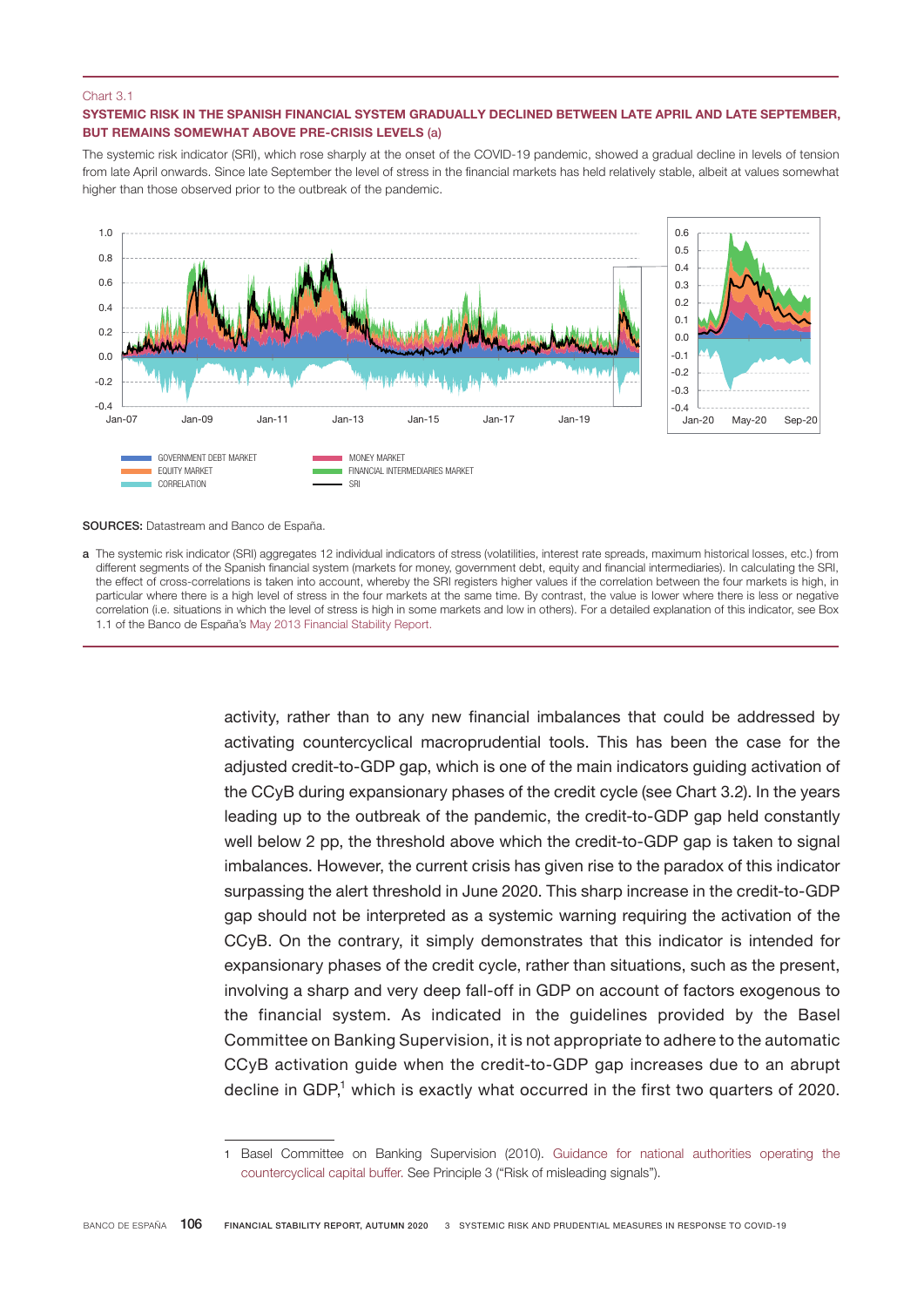### Chart 3.2

## ON PROVISIONAL DATA FOR JUNE, THE CREDIT-TO-GDP GAP EXCEEDED THE STANDARD CCyB ACTIVATION THRESHOLD. THIS DOES NOT CONSTITUTE A SYSTEMIC WARNING SIGNAL SINCE IT IS EXPLAINED BY THE SHARP DECLINE IN GDP (a)

The credit-to GDP gap exceeded the CCyB activation threshold in 2020 Q2. However, this owed to the sharp reduction in GDP during the period, which is likewise reflected in changes in the output gap. Therefore, at present this should not be interpreted as a systemic risk warning. Although the indicator will be corrected to some extent over the coming quarters, it will have to be monitored over the next few years to assess the degree to which the increase in leverage is absorbed by economic agents.



#### SOURCE: Banco de España.

- a The shaded area shows the last period of systemic banking crisis (2009 Q1-2013 Q4). The horizontal dashed line represents the CCyB activation threshold equal to 2 pp.
- b The output gap is the percentage difference between observed GDP and potential GDP. Values calculated at constant 2010 prices. See P. Cuadrado and E. Moral-Benito (2016)[, Potential growth of the Spanish economy, O](https://www.bde.es/f/webbde/SES/Secciones/Publicaciones/PublicacionesSeriadas/DocumentosOcasionales/16/Fich/do1603e.pd)ccasional Paper 1603, Banco de España.
- c The adjusted credit-to-GDP gap is calculated as the difference, in percentage points, between the observed ratio and the long-term trend calculated using a one-sided Hodrick-Prescott filter with a smoothing parameter equal to 25,000. This value is more in line with the financial cycles historically observed in Spain.

Admittedly total bank lending has increased, spurred by the guarantee and moratorium schemes aimed precisely at mitigating the steep fall-off in GDP; however, it is the slump in GDP in the ratio's denominator that has been the driving factor behind the changes in the adjusted credit-to-GDP gap. This ratio will have to be tracked closely over the coming quarters, given the possibility of the increased level of leverage as a proportion of GDP consolidating over time.

Against the backdrop of the current crisis, it is preferable to use in CCyB decision-making indicators that inform of the degree of macroeconomic stress in the economy. Following a shock of this nature, financial markets tend to respond before the impact is felt on the real economy. Accordingly, the indicators based on such information react immediately. This is attributable to their more forward-looking, but also volatile, nature, since they include agents' expectations as to what may happen in the future. For the same reason, the financial markets and the corresponding indicators likewise respond rapidly to the implementation of measures to mitigate the crisis. This has led the indicators to ease in recent months. By contrast, macroeconomic variables tend to react more slowly and usually display greater inertia in the recovery. However, on this occasion, the special nature of the shock has caused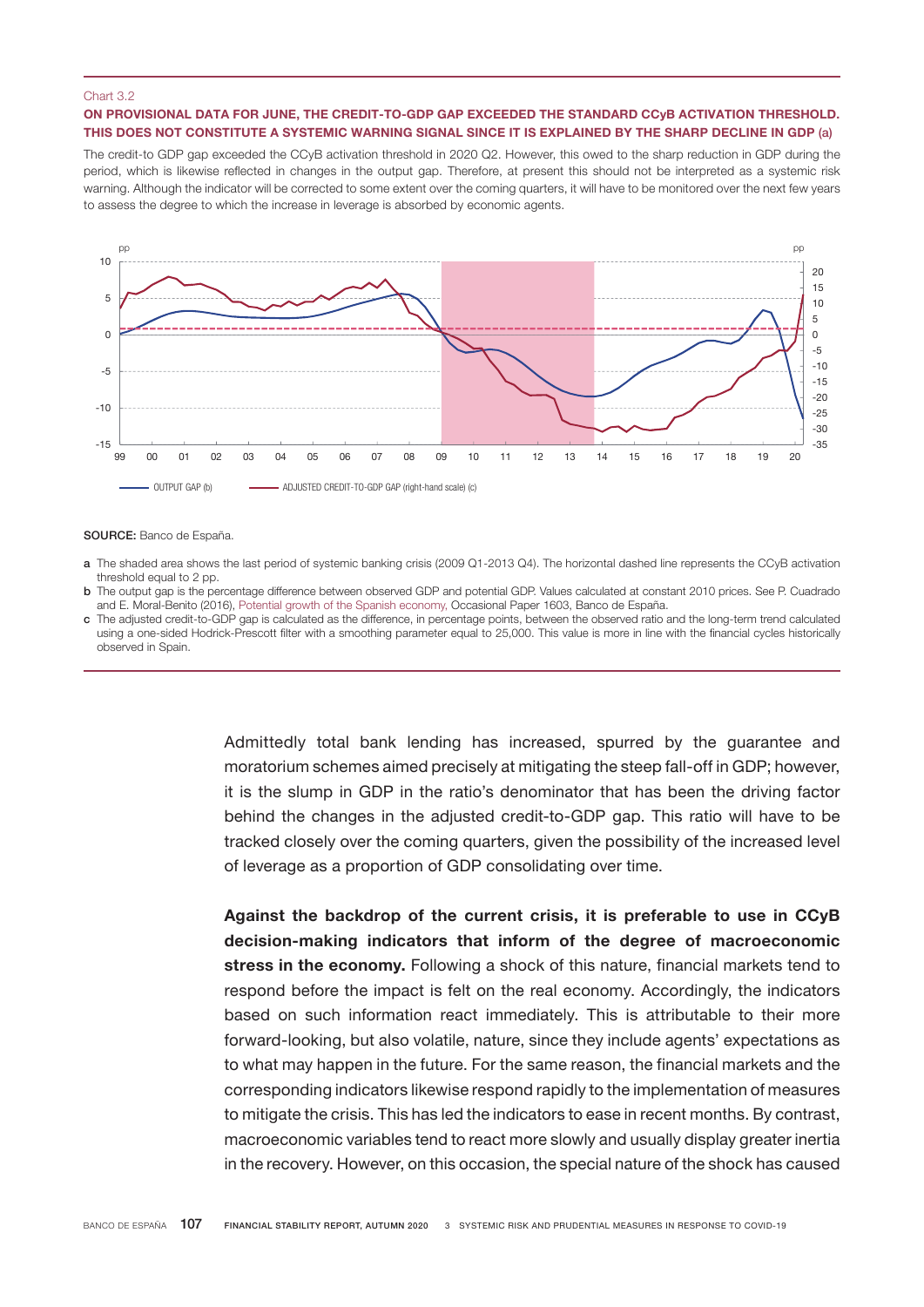the macroeconomic variables to reflect the negative impact more quickly than in previous crises. In any event, the economic recovery is expected to be slow and uneven. In fact, a greater slowdown in this improvement in growth represents one of the main risks at present. Accordingly, these macroeconomic indicators are increasingly relevant to macroprudential decision-making. For example, the output gap stood below -10% in 2020 Q2 (see Chart 3.2) but will foreseeably recover partially over the coming quarters. Although it is difficult to estimate potential growth in the current uncertain environment, this indicator represents a more informative guide for CCyB decision-making than the credit-to-GDP gap in the present circumstances.

Against this backdrop, the econometric approach known as growth-at-risk is another potentially useful analytical option. This method can be used both to assess the intensity of the crisis and the benefits of macroprudential policy (see Box 3.1).

Taking this set of macrofinancial indicators into account, the Banco de España has maintained in its quarterly decisions the CCyB rate at 0% and stated its intention not to increase the rate until the Spanish economy has recovered from the impact of the crisis. $<sup>2</sup>$  The scale of the exogenous adverse shock inflicted</sup> by the pandemic on real activity has seen special consideration given to the output gap criterion and the uncertainty surrounding growth, measured, for example, using the growth-at-risk approach. As in the previous FSR, the Banco de España maintains its view that banks must remain unburdened by this capital buffer so as to sustain the flow of credit and mitigate negative pressure on economic growth.

# 3.2 Prudential measures adopted in response to the crisis and other alternative measures

The coordinated action of macroprudential, microprudential and accounting policies remains geared towards supporting the financial intermediation function as a key mitigator of the pandemic's economic impact. Chapter 3 of the previous  $\mathsf{FSR}^3$  covered a broad spectrum of measures adopted as an immediate response to the crisis, which largely remain in force.

In Europe, the ESRB has issued a series of recommendations and reports that are relevant to assessing both the measures adopted and the areas of the financial sector that require closer attention. These ESRB publications are

<sup>2</sup> See the press release of 25 September 2020 ["The Banco de España holds the countercyclical capital](https://www.bde.es/f/webbde/GAP/Secciones/SalaPrensa/NotasInformativas/20/presbe2020_71en.pdf) [buffer](https://www.bde.es/f/webbde/GAP/Secciones/SalaPrensa/NotasInformativas/20/presbe2020_71en.pdf) at 0%".

<sup>3</sup> See [FSR Spring 2020.](https://www.bde.es/f/webbde/Secciones/Publicaciones/InformesBoletinesRevistas/InformesEstabilidadFinancera/20/ficheros/FSR_Spring2020.pdf)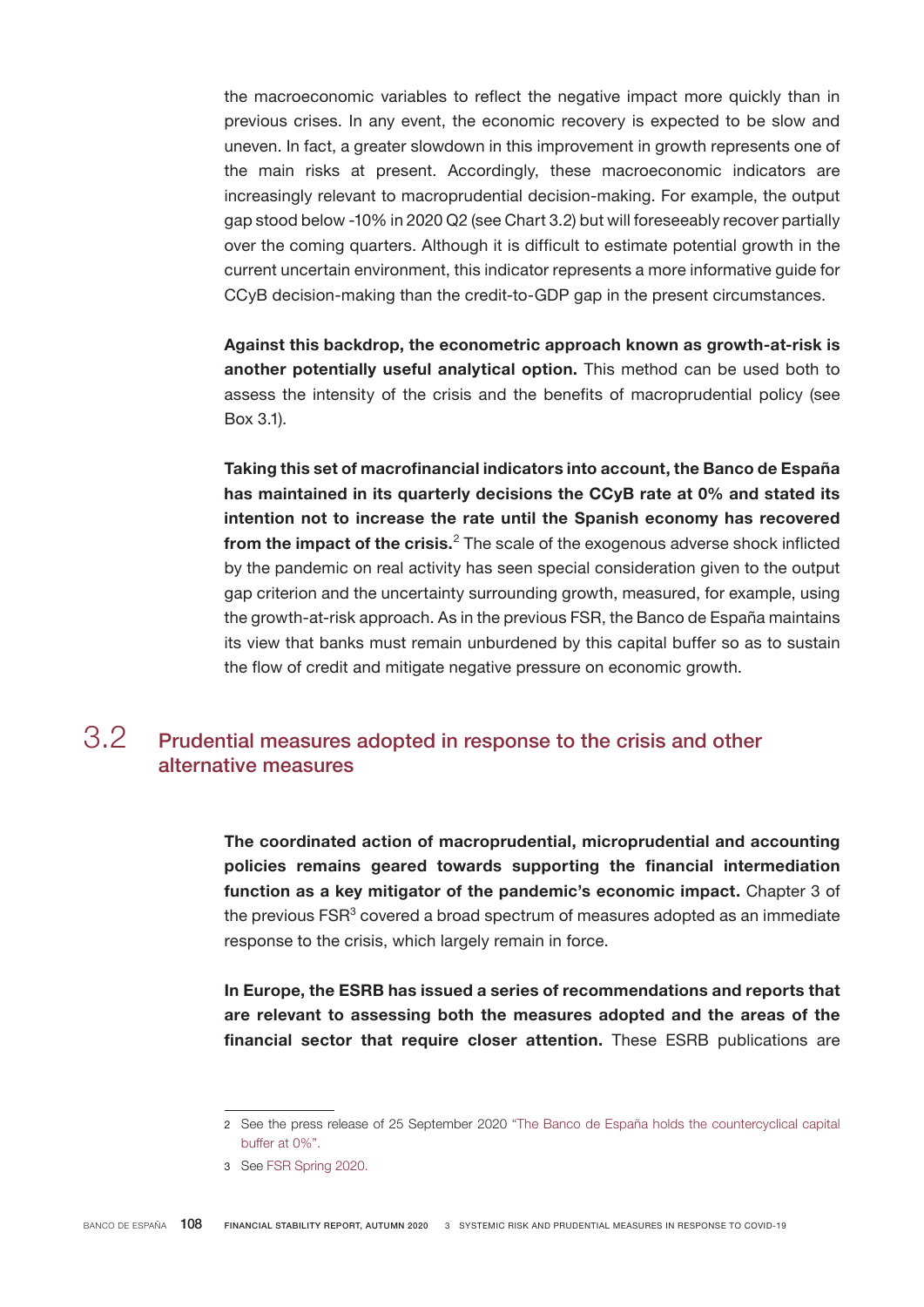grounded on a pool of research works conducted in crisis mode following the onset of the pandemic. These measures are detailed in Box 3.2.

Turning to solvency requirements, banks can still in general terms make full use of the countercyclical capital buffer and temporarily operate below the levels set for certain requirements. In Europe, banks have been allowed to operate below the level of capital defined by the Pillar 2 Guidance (P2G), the capital conservation buffer and the liquidity coverage ratio. Further, the authorities have sought to overcome banks' reluctance to use these buffers by providing greater certainty as to their future rebuilding, emphasising that there will be a lengthy and sufficient timeframe in which to rebuild the buffers once the main effects of the pandemic have been absorbed. Likewise, the rules concerning the composition of capital instruments to meet Pillar 2 Requirements (P2R) have been relaxed. As regards macroprudential requirements, the countercyclical capital buffer was released swiftly in most jurisdictions as part of the initial response and remains available for use. This came alongside the reduction or postponement of other requirements addressing the cross-sectional dimension of systemic risk, such as the systemic risk buffer (SyRB) and the buffer set for other systemically important institutions (O-SIIs).

It is likewise important to recall the BCBS' decision to postpone until 2023 implementation of the revised methodology for the identification of global systemically important institutions and certain pending aspects of the new Basel III regulatory framework. The BCBS has also delayed to 1 January 2028 the conclusion of the transitional arrangements for the output floor to internally modelled capital requirements. In any event, all jurisdictions remain committed to the full and consistent transposition of the Basel III framework under the new timetable.

For its part, the Single Resolution Board (SRB) has maintained a forward-looking approach to the application of minimum requirements for own funds and eligible liabilities (MREL requirements), taking into account the impact of the measures implemented by the authorities on bank balance sheets and the forthcoming transposition of the new European Bank Recovery and Resolution Directive (BRRD2), such that the effects of easing the prudential requirements are not curtailed.

As part of the European response to the COVID-19 crisis, the Capital Requirements Regulation (CRR) was also subject to quick fix amendments in June 2020 with a view to maintaining banking sector support to businesses and households. This CRR quick fix combines transitional and permanent arrangements so as to smooth banks' absorption of the shock and strengthen their solvency ratios, thereby helping to avoid potential credit constraints that might hinder the economic recovery. Relevant aspects of this initiative include the revised SME supporting factor in the calculation of risk-weighted assets (RWAs), the application of a prudential filter to changes in the value of sovereign debt instruments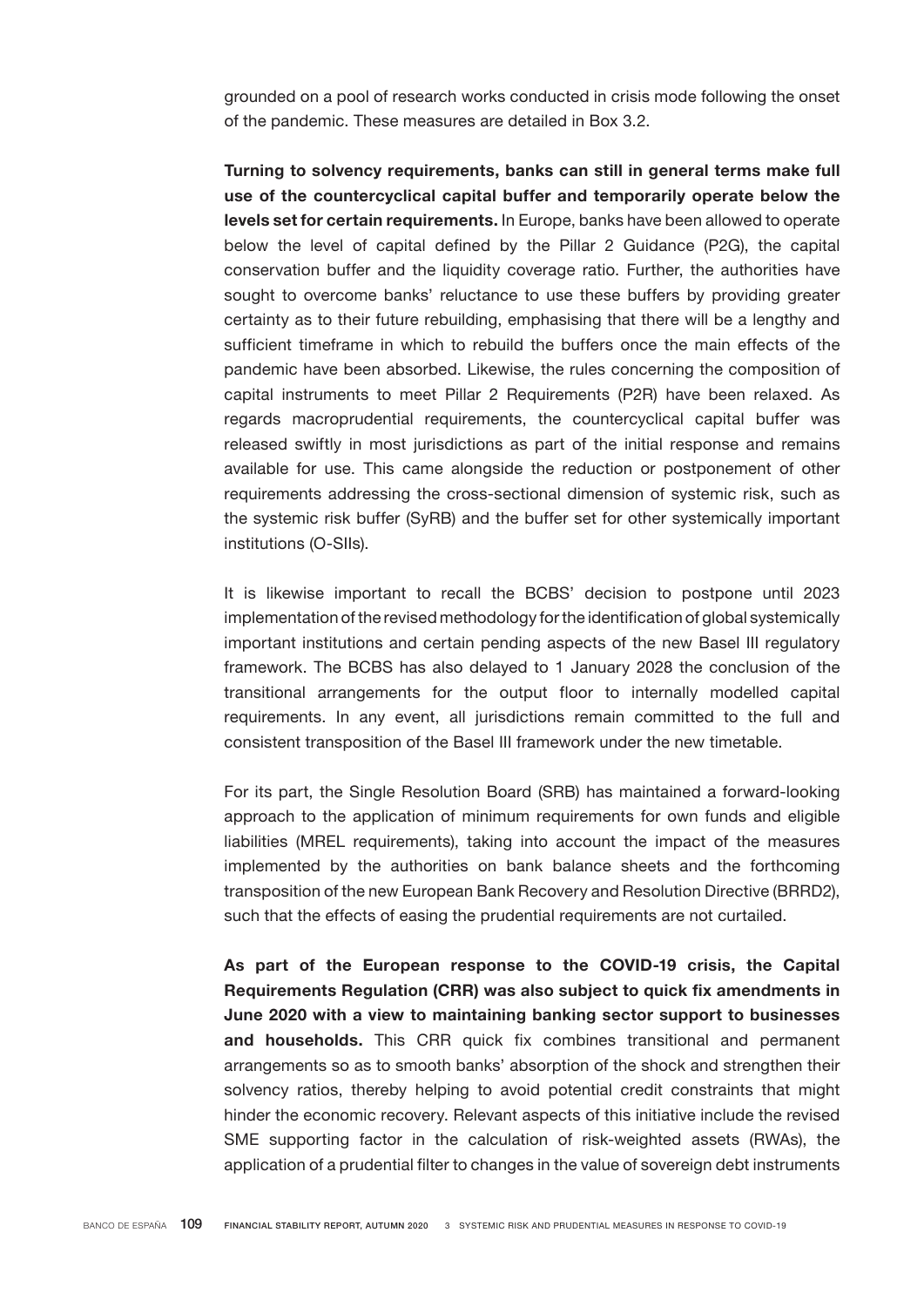and the revised temporary prudential treatment of credit risk impairment. Box 3.3 details these measures and approximates their potential effects on regulatory capital ratios, which are expected to rise as a result of the amendments.

It remains possible to make appropriate use of the flexibility provided in prudential regulation, preventing a mechanistic and procyclical application of accounting standards while at the same time recognising actual impairment. The supervisory guidelines clarify, among other aspects, that loans past due by more than 30 days do not require immediate classification to Stage 2. They also clarify the need to differentiate between borrowers' liquidity and solvency problems and the recognition of public guarantees when they are applied. At the same time, the supervisory guidelines consider that this flexibility should not hamper the identification and appropriate coverage of actual impairment and that adequate standards should be maintained. Accounting reporting requirements have also been streamlined during the period, prioritising information that is especially relevant for monitoring the pandemic (e.g. launch of the moratorium scheme) and relaxing the schedule for information considered to be secondary.

Provision also continues to be made for a degree of operational flexibility in supervision, although the pressures on business continuity have diminished following the end of the strict lockdown periods. Among the measures aimed at promoting smooth operational functioning, the postponement of the EBA's stress test of European banks until 2021 is particularly noteworthy; a new target timeline for this exercise has been defined and the list of participating banks has been determined. $4$ 

Similarly, the ECB and other national authorities, among them the Banco de España, maintain their recommendation to refrain temporarily from dividend distributions and apply prudent criteria with regard to variable remuneration for employees. These recommendations, aimed at reinforcing organic capital generation and strengthening European banks' solvency position, were initially applicable until October 2020 and have been extended until January 2021.<sup>5</sup> On a general basis, all Spanish banks that could legally suspend or defer dividends on their 2019 earnings have followed these recommendations.

This response to the crisis, together with those from monetary and fiscal authorities, has enabled to absorb the initial impact of the shock. This has thus prevented the materialisation of a systemic risk in the financial system that would have exacerbated the crisis and made it more persistent. However, in the current context of uneven and uncertain recovery, it is possible that the additional risks

<sup>4</sup> See EBA press [release](https://eba.europa.eu/sites/default/documents/files/document_library/News%2520and%2520Press/Press%2520Room/Press%2520Releases/2020/EBA%2520updates%2520on%25202021%2520EU-wide%2520stress%2520test%2520timeline%2C%2520sample%2520and%2520potential%2520future%2520changes%2520to%2520its%2520framework/897896/EU-wide%2520stress%2520test%2520-%2520Sample%2520of%2520banks.pdf) (July 2020).

<sup>5</sup> The ECB reiterated the recommendation on dividend distribution and variable remuneration on 28 July 2020. On the same day, the Banco de España extended this recommendation to less significant institutions under its supervision. See Banco de [España](https://www.bde.es/f/webbde/GAP/Secciones/SalaPrensa/ComunicadosBCE/NotasInformativasBCE/20/presbce2020_134en.pdf) press release of 28 July.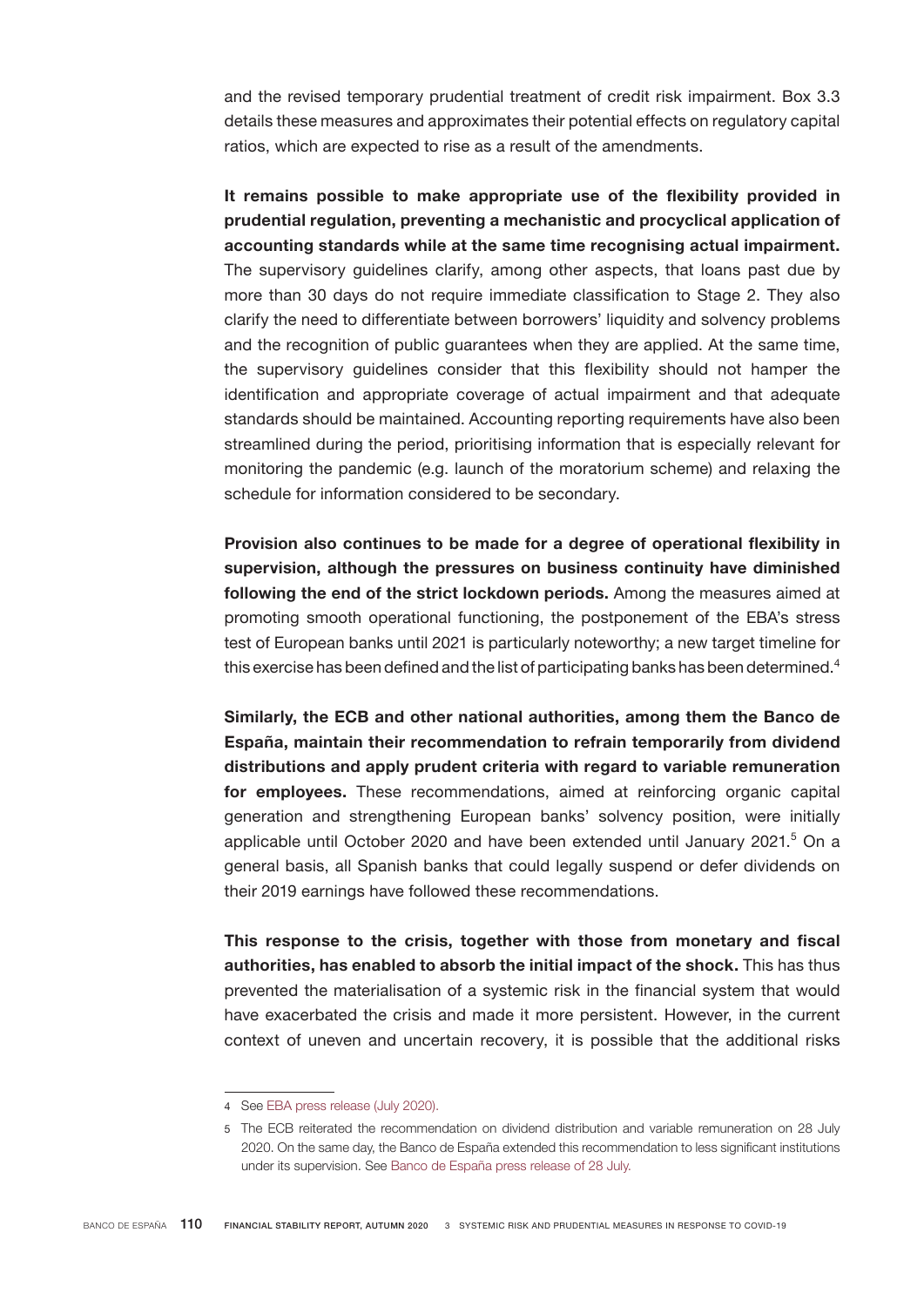identified materialise and that their impact is greater and longer-lasting than expected, especially in some productive segments. In the face of such uncertainty, a detailed assessment must be made of the measures already in place, retaining those that have proven most effective for as long as the recovery is not sufficiently self-sustaining, and adjusting them to accompany the growth in activity and avoid artificially propping up activities and firms that show little sign of viability. Further, consideration must be given to additional measures that can contribute to sustaining economic activity under the scenarios considered or that allow for reactions to more unfavourable than expected short-term economic developments.

In this respect, greater easing of the macroprudential and microprudential banking capital requirements could foster lending to the economy, but it could also reduce loss-absorbing capacity under certain conditions. Indeed, lower capital requirements free up additional funds for banks to lend to customers and thereby stimulate the economy, which could also curb losses for the banks themselves. However, using capital buffers reduces the banking sector's lossabsorbing capacity when defaults occur, although such defaults would be smaller. There is a clear trade-off, and determining which to prioritise at any given time is therefore an empirical question.

The implementation of this type of measure must also take into account the related impact on the financing conditions of financial intermediaries, in particular on those ofthe banking sector. Maintaining relaxed capital requirements and using capital buffers in the most adverse macroeconomic scenarios could increase banks' risk perception and trigger a rise in financing costs, going against the objectives of preserving solvency and the flow of credit.

Recommendations and rules on restrictions to dividend distributions also pose a similar trade-off as they allow for greater loss-absorbing resources to be built up at present, but they could subsequently lead to issuance difficulties or drive up the cost of capital instruments. The adverse effects of these measures would be curbed by a proper regulatory policy assuring investors that such restrictions are conditional on the persisting uncertainty about the duration of the crisis and that they are applicable to all institutions and jurisdictions, given the global nature of the crisis.

In this context, the simulation exercises conducted by the Banco de España for the Spanish banking sector suggest that an additional credit stimulus would have a positive impact on economic growth, improving solvency expectations. Specifically, a simulation has been performed of Spanish banks making further use of their capital buffers to achieve higher growth in lending to Spanish firms and households than that considered in the stress test baseline scenario presented in Chapter 2. It envisages a general increase of 3 pp in cumulative growth in lending to households and firms, derived from the use of banks' capital buffers, in the 2020- 2022 period compared with the original baseline scenario. This would lead to an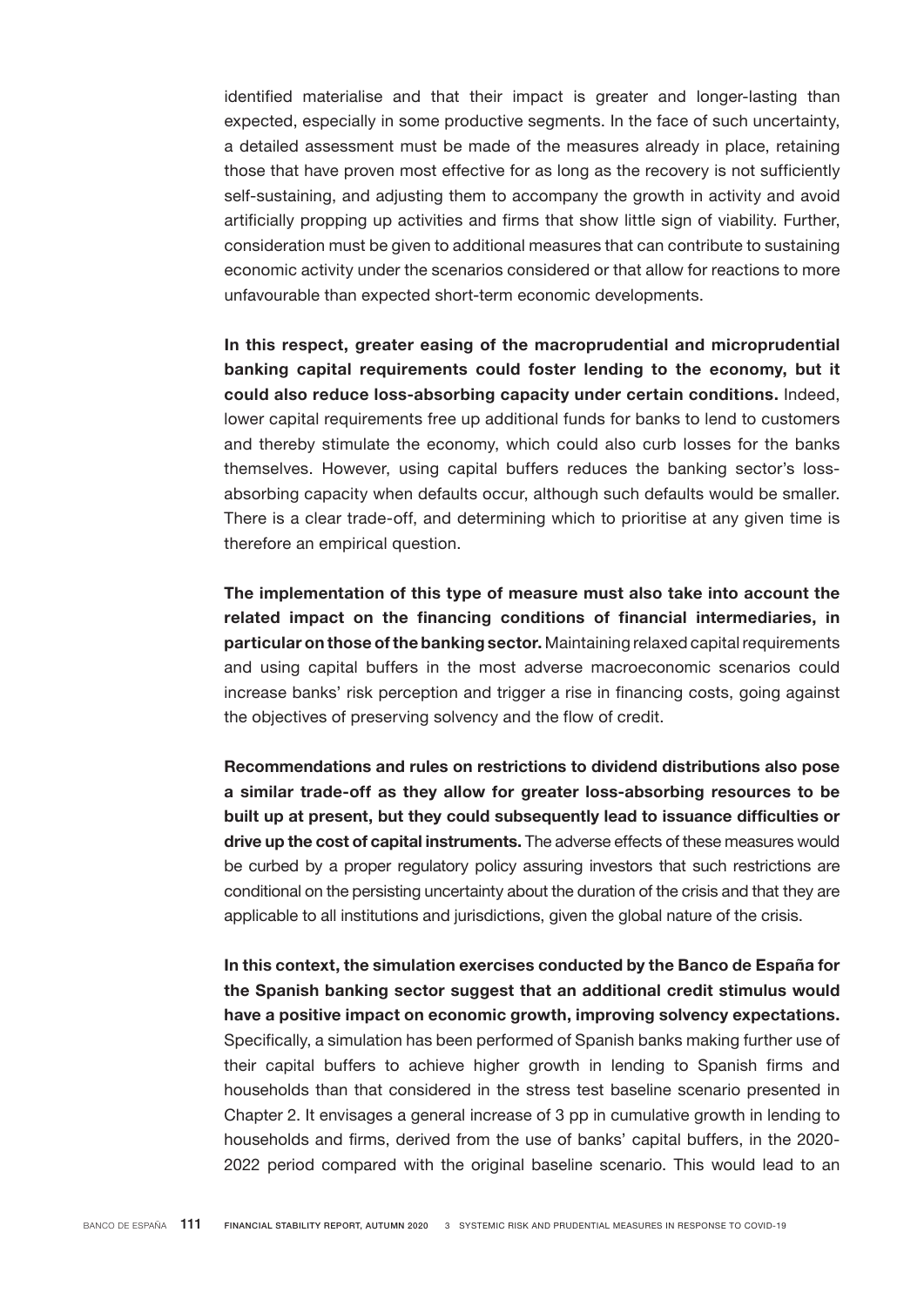## Chart 3.3

## THE USE OF CAPITAL BUFFERS TO STIMULATE CREDIT CAN CONTRIBUTE TO BANKS' SOLVENCY, IF THERE IS NO SIGNIFICANT DEVIATION FROM THE FUNDING CONDITIONS UNDER THE BASELINE SCENARIO (a) (b)

The use of existing capital buffers would stimulate the supply of credit in Spain and therefore mitigate the contraction in GDP, impacting bank solvency through channels of the opposite sign. The higher growth in lending also entails greater RWAs, reducing the CET1 ratio, but the best-case macro scenario envisages smaller losses. Applying the FLESB model, a positive net effect of 0.8 pp is estimated on the macro path of the baseline scenario in the solvency exercise; this effect would become slightly negative if the use of these buffers caused a significant deterioration in funding conditions.



#### SOURCE: Banco de España.

- a The positive shock to the supply of credit in Spain in 2020 is introduced into the baseline scenario (see Table 2.1) of the macro model, providing complete alternative paths for lending and all macro variables in the 2020-2022 horizon; these in turn are applied to the FLESB framework to assess the impact on the CET1 ratio in this horizon, considering all the factors affected.
- **b** Under the funding stress assumption, it is assumed that the use of capital to stimulate the supply of credit increases the required returns in other forms of financing, introducing a shock of 1 pp to interbank funding, consistent with the increase in this rate continuing in 2020 at the pace recorded in the months of heightened stress, and to the cost of issued securities, which spreads to loan and deposit interest rates based on the historical relationship observed.

improvement of 1.7 pp in cumulative GDP growth in the same period (see Chart 3.3). Such an improvement in the macroeconomic scenario would mean smaller losses for banks, thereby reducing capital consumption. This effect would outweigh the increase in risk-weighted assets entailed by greater lending. Under these assumptions, the CET1 ratio of the banking sector as a whole would increase by 0.8 pp in 2022. However, it should be borne in mind that this credit expansion could be less favourable for banking sector solvency if a more adverse economic scenario were to materialise.

Furthermore, such improvement in banks' solvency owing to the boost to lending in operations in Spain could peter out if the use of the capital buffers is accompanied by a sufficiently significant worsening of financing conditions. To assess how the markets' reaction could have a bearing on the results of this exercise, the impact of an increase of 1 pp in interbank reference rates passed through to operations in Spain (to the cost of wholesale funding for banks and to retail deposit and loan rates) is analysed. This would naturally dampen the improvement in banks' results associated with a more favourable macroeconomic scenario. Chart 3.3 shows that the impact on the CET1 ratio would be -0.2 pp. Overall, the reassessment of credit stimulus policies based on the use of capital buffers should therefore consider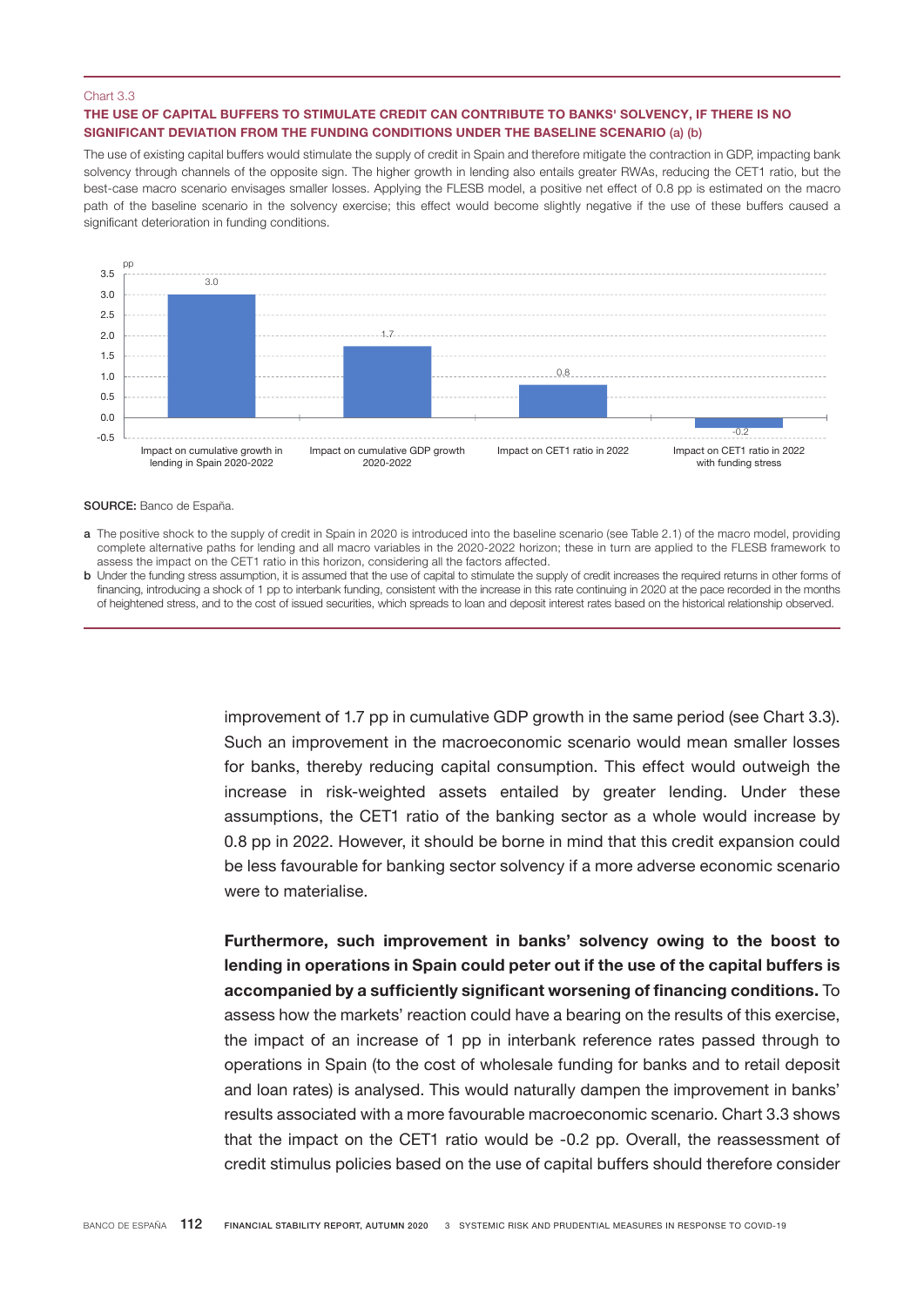both developments in the most likely macroeconomic scenarios and the possible market reaction in the form of an impact on financing conditions.

Other types of measures, such as those aimed at completing the EU Banking Union, would shore up the banking system's capacity to absorb the economic impact of the crisis triggered by the outbreak of COVID-19. Specifically, the establishment of a fully pooled European Deposit Guarantee Scheme (DGS) or the further implementation of resolution legislation, in particular its adaptation to systemic crises or its application to cross-border institutions, would help smooth bank funding and reduce the regulatory obstacles to cross-border corporate transactions.

The consolidation of the banking sector may also be a further mechanism for enhancing banks' efficiency, provided it enables revenue and cost synergies to be harnessed. These synergies would include those associated with the diversification of credit risk in banks' portfolios. However, the cost-benefit analysis of consolidation calls for the case-by-case analysis of these synergies, and their impact on competition in the sector. Corporate operations are the responsibility of bank management teams and owners, but it is for bank supervisors to analyse the viability of potential merger projects. That means assessing the solvency of the resulting bank, studying its impact on financial stability as a whole and overseeing the execution of the operation in order to measure the effective harnessing of synergies.

Here, European transnational operations would help deepen the Banking Union and incorporate greater diversification possibilities. These operations would also improve the incentives for digitalising banking business. They would allow more extensive customer bases to be formed across which to distribute the cost of technological investments, although they would have a lesser immediate impact on cost-cutting. In any event, for banks to gain much-needed efficiency, under the different possible levels of consolidation of the sector, they will have to invest in the digitalisation and optimisation of their physical networks. The SSM has submitted to public consultation a review of the supervisory guidelines on bank mergers. This envisages making the formal supervisory requirements associated with such mergers more straightforward, and reviewing the criteria for the calculation of the P2R and P2G requirements made of merged banks.<sup>6</sup>

The possible adverse effects of bank mergers would be associated with less competition or with the incentives for bigger banks to take on excessive risk. The existing theoretical and empirical evidence indicates that an increase in concentration above certain thresholds may have destabilising effects on the banking

<sup>6</sup> The SSM proposal considers the weighted average of these requirements and recommendations for the individual entities as a criterion for setting the initial levels of P2R and P2G applicable to the merged banks; this average could be adjusted upwards and downwards based on the characteristics of the business combination. See Draft ECB Guide on the supervisory approach to [consolidation](https://www.bankingsupervision.europa.eu/legalframework/publiccons/pdf/consolidation/ssm.guideconsolidation_draft.en.pdf) in the banking sector (July 2020).